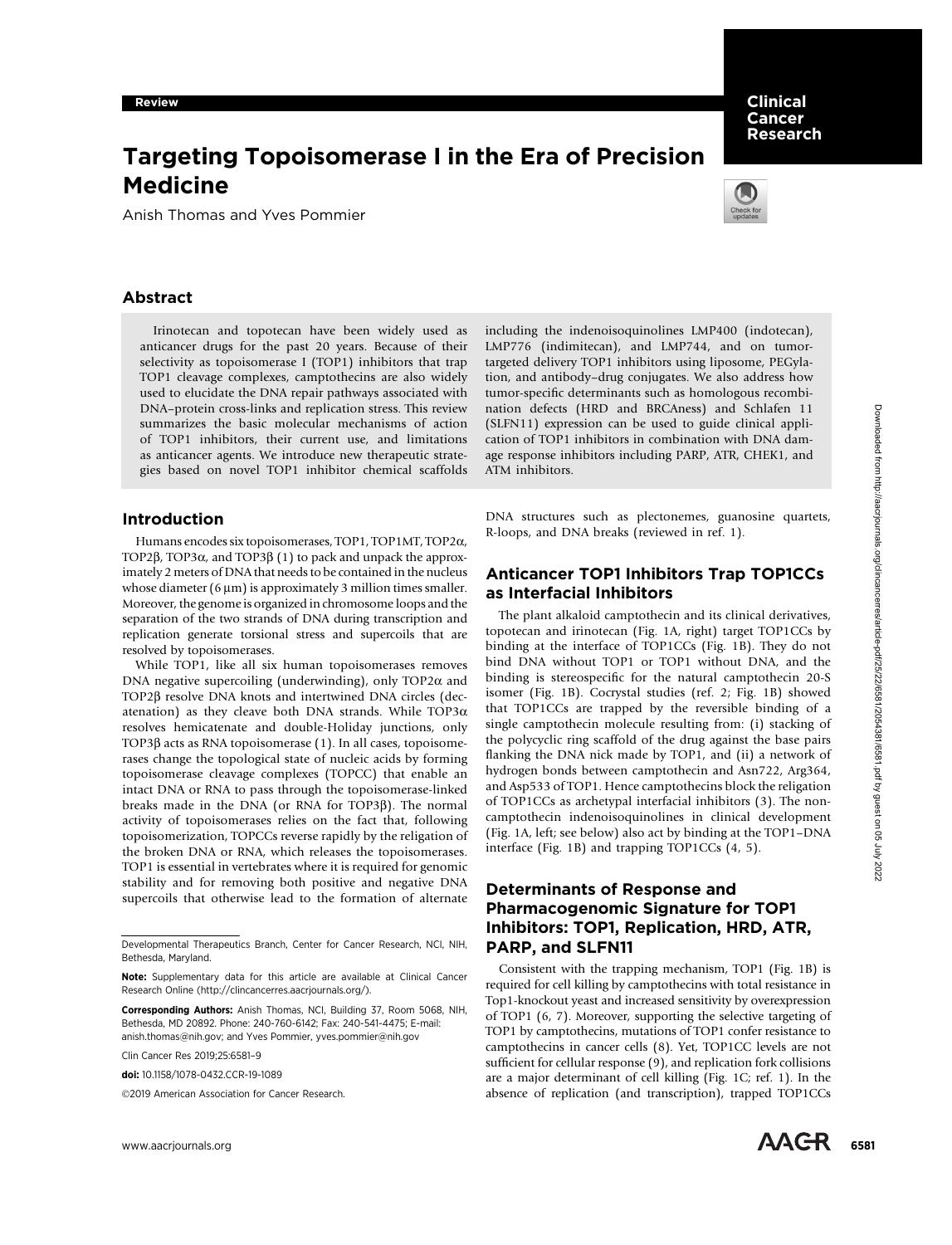

#### Figure 1.

Outline of the molecular pharmacology and response determinants of clinical TOP1 inhibitors. A, Chemical structures of the camptothecin derivatives used in the clinic. R1, R2, and R3 refer to the positions of substitutions that confer water solubility to irinotecan and topotecan. Camptothecins are active in lactone form and are readily inactivated at physiologic pH in the blood and tissues by E-ring hydrolysis to their ring-open carboxylate form (top right), which is sequestered by serum albumin (right). The clinical indenoisoquinoline derivatives, LMP400, LMP776, and LMP744 (left). B, Both the camptothecins and indenoisoquinolines trap TOP1CCs by binding at the enzyme-DNA interface. C, Replication damage induced by TOP1 inhibitors. D, Collision of a replication fork with a TOP1CC on the leading strand for DNA synthesis generates a single-ended DNA double-strand break (DSE: double-stranded end) by replication run-off. E, Alternatively, the colliding fork can be remodeled by replication fork reversal (promoted by HLTF, ZRANB3, SMARCL1, RAD51, and PCNA polyubiquitylation) which may convert the TOP1CC to a potentially reversible configuration. Fork restart is promoted by the helicase RecQ1 and the MCM10 replication helicase. PARylation of RecQ1 prevents its activity and thereby keep forks in the reversed configuration. (Continued on the following page.)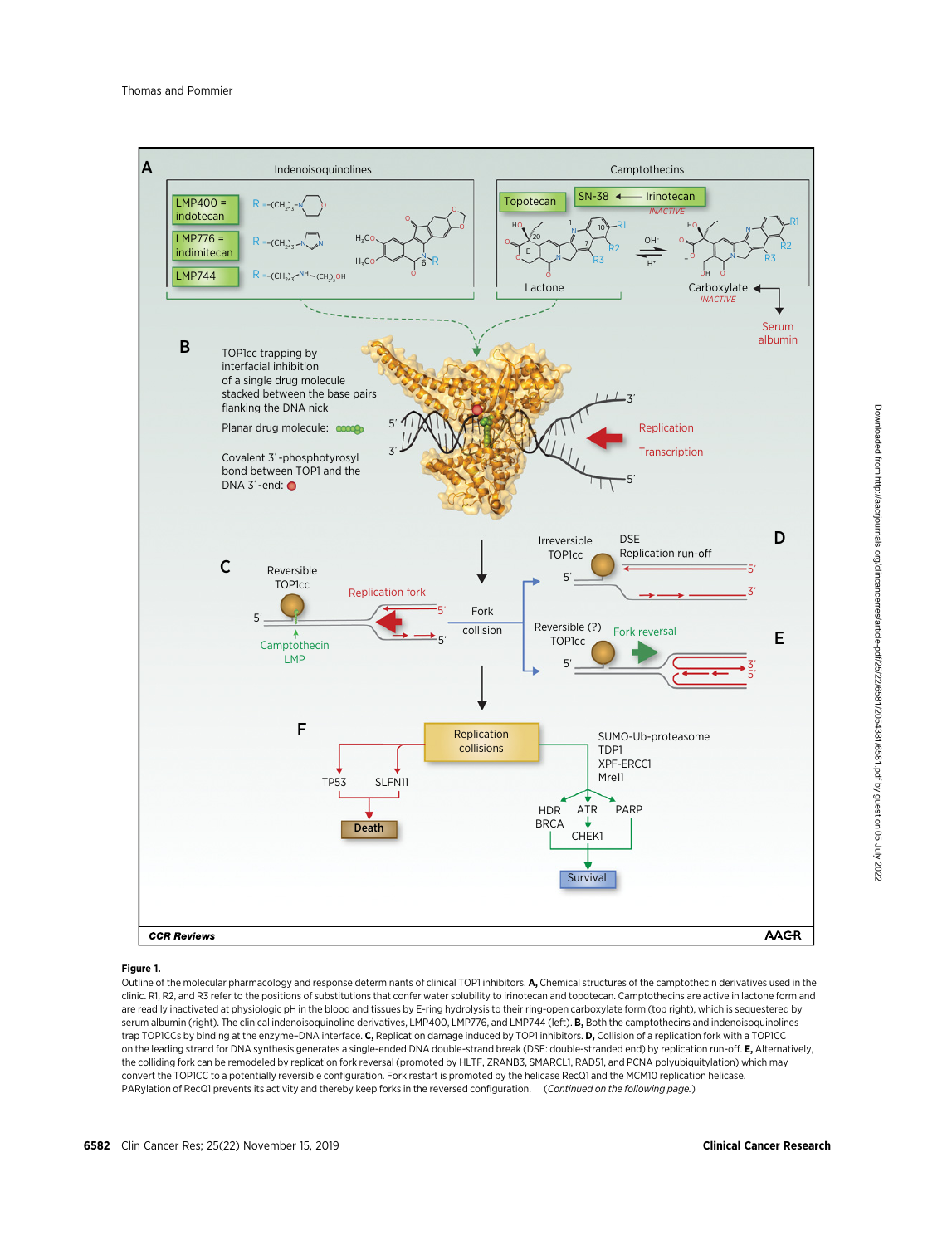exhibit limited cytotoxicity as transient TOP1CCs do not damage DNA by themselves. However, upon replication fork collisions, TOP1CCs are converted into irreversible TOP1CCs by replication run-off (Fig. 1D). Fork collisions can also produce fork reversal, which may allow the religation of the replication-trapped TOP1CCs (Fig. 1E). Thus, highly replicative cells are most sensitive to TOP1 inhibitors while quiescent cells are resistant to the drugs.

Studies published in 1988 and predating the FDA approval of camptothecins and the observations of synthetic lethality of PARP inhibitors for homologous recombination deficient (HRD) tumors (10, 11) showed that yeast, which is intrinsically resistant to camptothecins becomes highly sensitive upon inactivation of Rad52, a key component of homologous recombination (HR; refs. 6, 7). Thus, camptothecins were the first drugs identified as synthetic lethal with HRD almost 20 years before the connection was made for PARP inhibitors. The synthetic lethality of TOP1 inhibition in HRD tumors (Fig. 1F, right) remains to be translated clinically.

Trapped TOP1CCs are rapidly SUMOylated ubiquitylated and degraded by the proteasome (12–14). TOP1 degradation is required for the DNA repair enzyme, tyrosyl DNA phosphodiesterase 1 (TDP1) to access and hydrolyze the DNA–protein crosslink between TOP1 and DNA (see Fig. 1B; ref. 1). The importance of TDP1 and existence of endogenous TOP1CCs is exemplified by the severe neurological defects (SCAN1) of patients with TDP1 mutation (15). Alternative TOP1CC repair pathways involve the excision of the DNA segment covalently attached to the TOP1CC by the endonucleases XPF or Mre11 (refs. 1, 16, 17; Fig. 1F, right).

PARP1 and ATR are both critical for drug resistance (Fig. 1F, bottom right). PARP1 limits the toxicity of TOP1CCs by: (i) recruiting TDP1 and enhancing the excition/repair of TOP1CCs (18); (ii) PARylating TOP1, which regulates its nuclear distribution (19) and reverses TOP1CCs (20); and (iii) promoting replication fork reversal (21), which may allow the religation of TOP1CCs (Fig. 1E). ATR and its downstream kinase CHEK1 limit the cytotoxicity of TOP1 inhibitors by transiently arresting replication forks, limiting collisions between replication forks and TOP1CCs (see Fig. 1C) and allowing the repair of broken replication forks (22, 23). This explains the synergy between TOP1 inhibitors and ATR, CHEK1, and PARP inhibitors (22–24).

In addition to repairing DNA damage, cancer cells are programmed for cell death (Fig. 1F, left). This is well-established for TP53 (p53), which drives apoptosis and is genomically inactivated in approximately 50% of cancers. Yet, TP53 is not a reliable determinant of response to TOP1 inhibitors in nonisogenic cancer cells, which is in contrast with the newly identified executioner of cells with replicative damage, Schlafen 11 (SLFN11). SLFN11 was discovered by genome-wide analyses as a dominant response determinant to camptothecins across the NCI-60 panel (refs. 25, 26; [http://discover.nci.nih.](http://discover.nci.nih.gov/cellminercdb) [gov/cellminercdb](http://discover.nci.nih.gov/cellminercdb)).

Lack of SLFN11 expression confers high resistance to TOP1, as well as TOP2 inhibitors, PARP inhibitors, platinums, hydroxyurea, and gemcitabine (25, 27). SLFN11 acts independently of ATR and HR by irreversibly blocking replication and HDR (28, 29).

Because response and resistance determinants to TOP1 inhibitors are multifactorial in preclinical models, it is likely that pharmacogenomic signatures will have to be implemented to improve the clinical use of TOP1 inhibitors. Translational signature determinants are beginning to be identified. They include SLFN11, BRCAness/HRD, and ABCG2. Additional factors remain to be identified, and cancer cell line databases and synthetic lethality screens with TOP1 inhibitors are approaches to achieve this goal (26).

## Approved TOP1 Inhibitors and Their Limitations

The first camptothecin clinical trial was conducted in the early 1970's (ref. 30; see Fig. 1A, right). In spite of objective responses, clinical trials were not pursued. Fifteen years later, the discovery of TOP1 as the target of camptothecins (31) brought water-soluble camptothecin derivatives back to the clinic, leading to the FDA approval of irinotecan and topotecan in 1996 (Table 1).

Irinotecan is a prodrug. It needs to be converted by carboxylesterases into its active metabolite, SN-38 (Fig. 1A). The pharmacokinetics of irinotecan and SN-38 depend on a pH-dependent equilibrium between the active lactone and inactive carboxylate forms (Fig. 1A; ref. 32). The plasma area under the concentration versus time curve (AUC) of SN-38 is 2%–8% of irinotecan, and SN-38 is 95% bound to plasma proteins (33). SN-38 levels peak at the end of infusion with a mean terminal half-life of approximately 10–20 hours. SN-38 is cleared via glucuronidation (SN-38G) and biliary excretion. A host of transporters are involved in its metabolic transformation, active transport, intestinal absorption, and hepatobiliary secretion (32, 34). Interindividual variability in pharmacogenomics results in marked heterogeneities in efficacy and toxicity of irinotecan. inhibition in RES) means (Fig. 1). Fig. 2) Addition in Terms (Clien Cancer Res; 2). Giga Connective Hereby (1) Cancer Responses the Connective Hereby (1). Fig. 2019 6583 (1) Panal Terms (1) Hereby The Client Cancer Respon

The dose-limiting toxicities of irinotecan are myelosuppression and diarrhea, with an incidence of about 15%–20%. Early diarrhea within hours of administration is related to a cholinergic surge from inhibition of acetylcholinesterase. Late diarrhea occurring after 24 hours is unpredictable and can be severe or life threatening in 23%–31% patients (33). Direct mucosal cytotoxicity from free intestinal luminal SN-38 or SN-38G deconjugation (by bacterial  $\beta$ -glucuronidase back to SN-38) underlies the late diarrhea. SN-38–induced apoptosis and hypoproliferation in the intestines causes colonic damage with changes in goblet cells and mucin secretion. Individuals who are homozygous for the UGT1A1-28 allele (10% of North Americans; UGT1A1 7/7 genotype) are also at increased risk for neutropenia (35).

Topotecan also undergoes reversible hydrolysis to the openring inactive carboxylate form (Fig. 1A), which predominates at physiologic pH (36). Topotecan's terminal half-life is only 2–3 hours, which limits its efficacy because sustained drug exposure is needed to maintain the TOP1CCs until replication/ transcription collisions lead to cell death (Fig. 1B and C). The

<sup>(</sup>Continued.) F, Collisions of transcription and replication with trapped TOP1CCs induce the degradation of TOP1 by the ubiquitin proteasome pathway and engage the chromatin response by phosphorylation of histone H2AX ( $\gamma$ H2AX). TOP1CCs are excised by TDP1 (tyrosyl DNA phosphodiesterase) and the endonuclease XPF-ERCC1. The primary cytotoxic lesions in cancer cells result from collisions between the trapped TOP1CCs and replication forks. These collisions are repaired by HDR (homology directed repair) and activating ATR (Ataxia Telangiectasia related) and CHK1 kinases, as well as PARP. Replication collisions also activate the cell death pathways by engaging p53 (TP53) and Schlafen 11 (SLFN11).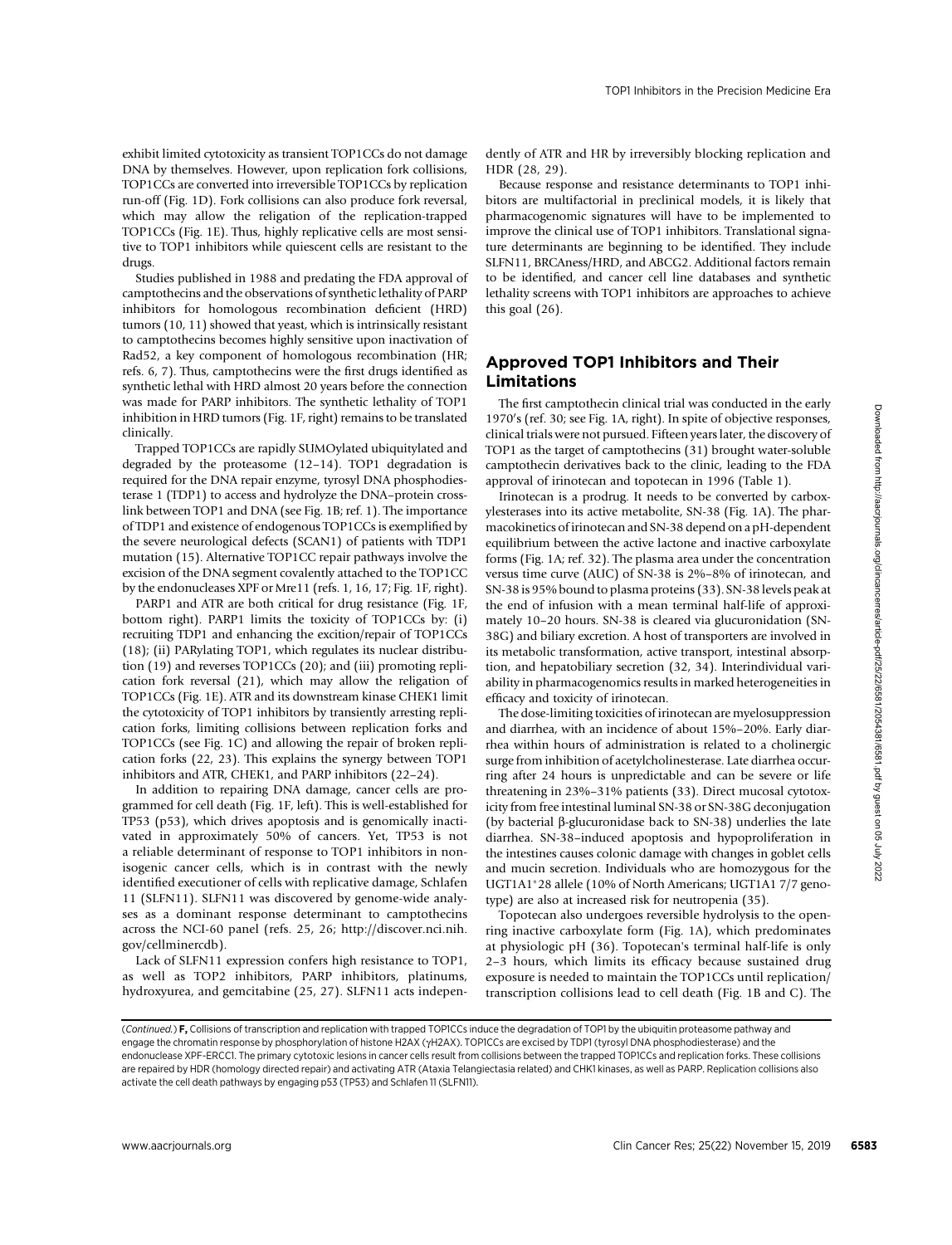| Compound                            | <b>Tumor type</b>                           | <b>Clinical indication</b>                                                                                                                                         | <b>Major toxicities</b>                            | <b>Metabolism</b>                                                                                                                                                                                                                                                                                                                                                      | <b>Elimination</b>                                                                                                                                                                     |  |
|-------------------------------------|---------------------------------------------|--------------------------------------------------------------------------------------------------------------------------------------------------------------------|----------------------------------------------------|------------------------------------------------------------------------------------------------------------------------------------------------------------------------------------------------------------------------------------------------------------------------------------------------------------------------------------------------------------------------|----------------------------------------------------------------------------------------------------------------------------------------------------------------------------------------|--|
| Irinotecan<br>(Camptosar)           | Metastatic<br>colorectal cancer             | First-line in<br>combination with<br>5-fluorouracil and<br>leucovorin<br>Recurrent disease or<br>progression<br>following initial<br>fluorouracil-based<br>therapy | Nausea, vomiting,<br>diarrhea.<br>myelosuppression | Prodrug that requires enzymatic cleavage of<br>the C-10 side chain by an irinotecan<br>carboxylesterase-converting enzyme to<br>generate the active metabolite SN-38. Can<br>also undergo hepatic oxidation of its<br>dipiperidino side chain to form the inactive<br>metabolite 7-ethyl-10-[4-N-(5-<br>aminopentanoic acid)-1-<br>piperidino]carbonyloxycamptothecin. | About 16% (range, 11.1%-<br>20.9%) excreted<br>unchanged in urine.<br>SN-38 is<br>glucuronidated, and<br>both the conjugated<br>and unconjugated<br>forms are excreted in<br>the bile. |  |
| Topotecan<br>(Hycamtin)             | Metastatic ovarian<br>cancer<br><b>SCLC</b> | Recurrent disease<br>Sensitive disease after<br>failure of first-line<br>chemotherapy                                                                              | Myelosuppression                                   | Nonenzymatic hydrolysis of the lactone ring<br>generates the less active open-ring hydroxy<br>carboxylic acid. N-desmethyl is a minor<br>metabolite.                                                                                                                                                                                                                   | About 26%-41% excreted<br>unchanged in urine<br>over 24 hours.<br>Concentrated in the<br>bile at levels that are<br>1.5 times higher than                                              |  |
|                                     | Cervical carcinoma                          | Combination with<br>cisplatin for stage<br>IVB. recurrent. or<br>persistent disease<br>not amenable to<br>curative treatment<br>with surgery and/or<br>radiation   |                                                    |                                                                                                                                                                                                                                                                                                                                                                        | the simultaneous<br>plasma levels.                                                                                                                                                     |  |
| Irinotecan<br>liposome<br>(Onivyde) | Pancreatic<br>adenocarcinoma                | In combination with<br>fluorouracil and<br>leucovorin after<br>disease progression<br>following<br>gemcitabine-based<br>therapy                                    | Diarrhea<br>Myelosuppression                       | The metabolism of irinotecan<br>liposome has not been evaluated.<br>Irinotecan is metabolized as above.                                                                                                                                                                                                                                                                | The elimination of<br>irinotecan liposome<br>has not been<br>evaluated. Irinotecan is<br>eliminated as above.                                                                          |  |

Table 1. Clinical indications, major toxicities, and clinical pharmacology of the FDA-approved camptothecins

dose-limiting toxicity of topotecan is myelosuppression with potentially severe neutropenia and thrombocytopenia occurring in approximately 80% and 30% of patients, respectively.

## TOP1 Inhibitors in Clinical Development

With the goal of mitigating the shortcomings of camptothecins and their derivatives, several camptothecin analogues derived from modifications to the parent drug are in clinical development. Belotecan hydrochloride is a water-soluble camptothecin analogue and gimatecan is a lipophilic oral camptothecin analogue. However, clinical results do not indicate a substantial benefit of these agents compared with approved camptothecin analogues.

The NCI in collaboration with Purdue University (West Lafayette, IN) developed the indenoisoquinolines to overcome the limitations of camptothecins (ref. 4; Supplementary Table S1) including chemical instability, lability of the TOP1CCs that reverse within minutes upon camptothecin withdrawal (37), active efflux by the ABCG2 (MRP) and ABCB1 (P-glycoprotein) ABC transporters (38, 39), short plasma half-life, and severe diarrhea. Three indenoisoquinolines are in clinical development (Fig. 1A, left): LMP400 (indotecan), LMP776 (indimitecan), and LMP744 (40, 41).

## TOP1 Inhibitors as Payloads for Tumor-targeted Delivery

A growing array of tumor-targeted drug delivery strategies are in clinical development including liposomal or nanoparticle formulations and coupling to mAbs (Table 2). Encapsulating camptothecins in a protective environment until they are released in the tumor can overcome the chemical inactivation of camptothecin lactone in the serum, their rapid blood clearance and dose-limiting bone marrow toxicity. Compared with more toxic payloads (such as the highly toxic DNA cross-linking agents or microtubule poisons), the camptothecins allow sufficient tumor delivery while keeping normal tissue toxicity manageable.

#### Camptothecin derivatives for liposome and nanoparticle delivery

Liposomes and nanoparticles (polymeric micelles, polymeric nanoparticles, and liposomes) provide a physical approach to targeted delivery by preferential accumulation in the tumor owing to pressure created by limited lymphatic drainage and increased permeability of blood vessels–a process termed enhanced permeability and retention (EPR; Table 2). In addition, these formulations protect the drug from degradation, reduce renal clearance, and potentially allow sustained release in the tumor.

Nanoliposomal irinotecan (MM-398, Onivyde) was approved for pancreatic cancers in 2015 (42). The liposome is designed to keep irinotecan in circulation while increasing and prolonging intratumoral drug levels. Compared with free irinotecan, MM-398 exhibits lower  $C_{\text{max}}$ , longer half-life, higher AUC, smaller volume of distribution, and slower plasma clearance for the released SN-38 (43). In preclinical models, MM-398 administered at doses 5-fold lower than irinotecan achieved similar intratumoral exposure with better antitumor activity (42). Despite the pharmacokinetic benefits and delivery advantage, diarrhea occurs frequently and is severe or life-threatening in 20% of the cases (44). This is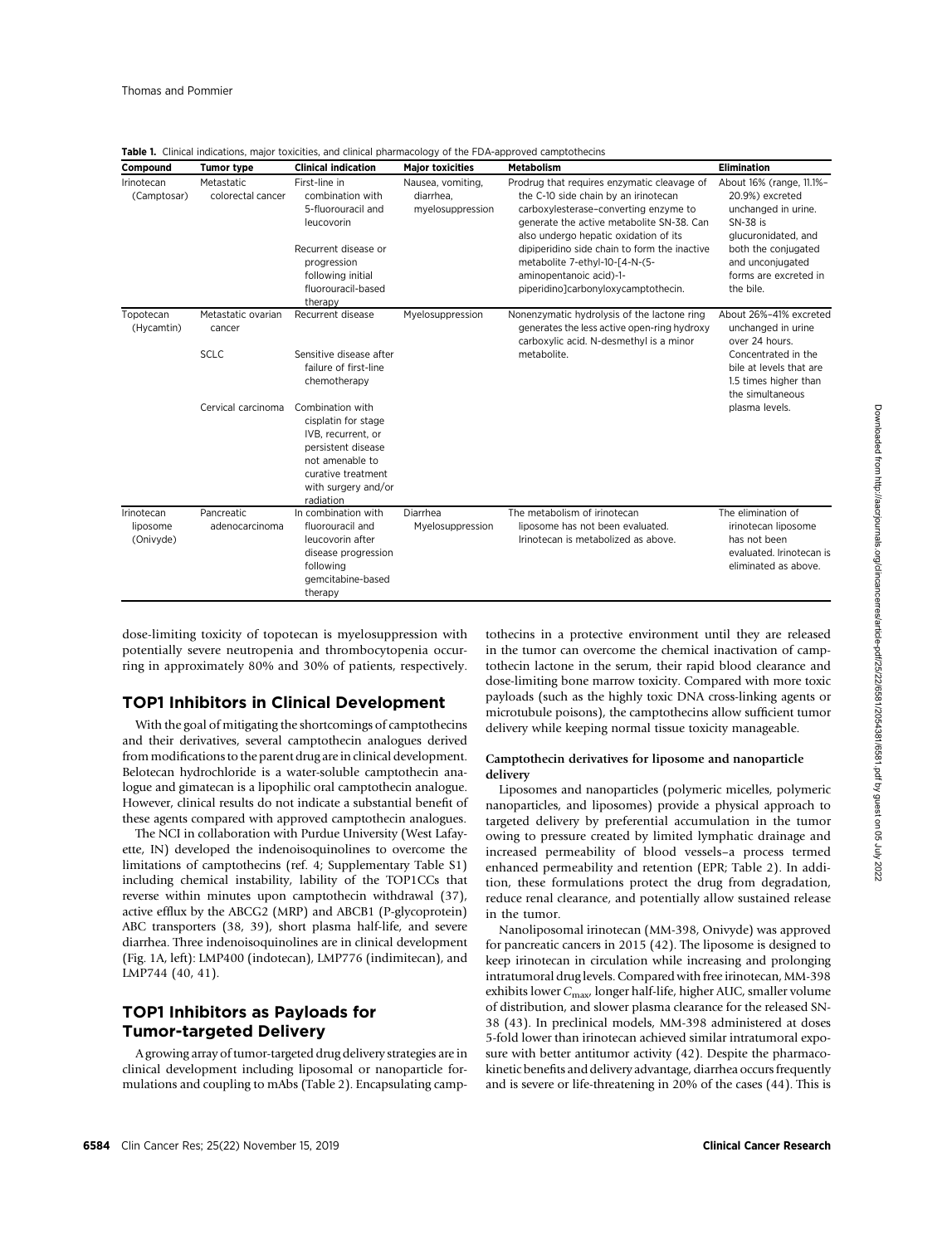|  | Table 2. Camptothecins as warheads for targeted delivery |  |  |  |
|--|----------------------------------------------------------|--|--|--|
|--|----------------------------------------------------------|--|--|--|

| Name                             | Active derivative (pavload) | <b>Formulation (target)</b> | Company        |
|----------------------------------|-----------------------------|-----------------------------|----------------|
| Onivyde (MM398)                  | Irinotecan                  | Liposome                    | Ipsen          |
| NLG207 (CRLX101)                 | Camptothecin                | Cyclodextrin-PEG            | Newlink        |
| <b>NKTR-102</b>                  | Etirinotecan                | <b>PEG</b>                  | Nektar         |
| PLX038                           | $SN-38$                     | <b>PEG</b>                  | ProLvnx        |
| Sacituzumab govitecan (IMMU-132) | SN-38                       | ADC (TROP2)                 | Immunomedics   |
| Labetuzumab govitecan (IMMU-130) | SN-38                       | ADC (CEACAM5)               | Immunomedics   |
| <b>IMMU-140</b>                  | SN-38                       | ADC (HLA-DR)                | Immunomedics   |
| Trastuzumab deruxtecan (DS-8201) | <b>DXd</b>                  | ADC (HER2)                  | Daiichi Sankvo |
| Patritumab deruxtecan (U3-1402)  | <b>DXd</b>                  | ADC (HER3)                  | Daiichi Sankvo |
| DS-1062                          | <b>DXd</b>                  | ADC (TROP2)                 | Daiichi Sankvo |
| <b>PEN-866</b>                   | SN-38                       | Hsp90-drug conjugate        | Tarveda        |
| <b>NK012</b>                     | SN-38                       | PEG-polvglutamate           | Nippon Kayaku  |

likely related to the hepatic accumulation of liposomes and biliary release of SN-38-glucuronide.

Although the EPR improves tumoral delivery of nanoparticles, it has been reported to be  $\leq$ 2-fold compared with normal organs (45), and the extent and variability of EPR in tumors is not well-established (46). Nanoparticle delivery efficiency is also influenced by a number of barriers including the mononuclear phagocytic system of the liver, spleen, and other organs, which identify nanoparticles as foreign substances that need to be sequestered, degraded, and eliminated, as well as renal clearance that competes with tumor delivery (47). In animals, the nanoparticle delivery efficiency, that is, the percentage of the injected dose of nanoparticles that reach the tumor is  $\langle 1\% (47)$ . Strategies to improve drug delivery profiles include the use of ligands or targeting moieties to drive nanoparticles to tumors.

#### Camptothecin derivatives as warhead for antibody–drug conjugates

Antibody–drug conjugates (ADC) use mAbs to target tumor cells expressing specific surface antigens to deliver cytotoxic payloads (48). The four FDA-approved ADCs and most others in development use highly cytotoxic payloads targeting tubulin or cross-linking DNA. Camptothecins being less toxic payloads (see above) are increasingly used to enhance both the therapeutic index and tumor delivery (49). Sacituzumab govitecan (IMMU-132) and trastuzumab deruxtecan (DS-8201) are the two most advanced camptothecin-based ADCs (Table 2) with promising activity.

IMMU-132 consists of SN-38 coupled through a linker to the humanized antitrophoblast cell-surface antigen 2 (TROP2) mAb with a drug to antibody ratio 7.6. TROP2 (encoded by TACSTD2) is a transmembrane glycoprotein overexpressed in many epithelial cancers. In the low pH environment of lysosomes and tumors, the linker is cleaved, allowing slow release of SN38. In a phase I trial, the toxicity was manageable. A dose of 10 mg/kg on days 1 and 8 of 21-day treatment cycles was selected for further expansion (50). In a phase I/II trial of third-line or higher line of therapy for metastatic triple-negative breast cancer (TNBC), IMMU-132 produced durable objective responses (51). Among 108 patients, the response rate was 34.3% and the median duration of response was 9.1 months. Neutropenia and diarrhea were less severe and manageable with routine supportive care than with irinotecan. Unlike irinotecan which clears very rapidly from the serum and is poorly converted to SN38, IMMU-132 is cleared with a halflife of approximately 11–14 hours with most SN38 in the serum (>95%) bound to IgG (50). In addition, studies in human tumor xenografts indicate advantageous tumor-targeted drug delivery. It has been reported to K-2 Calci comparist with crossing order in pairies with the main ances are client at the control of the New York (21) Associated for the New York (25) November 16, 2019 Clin Cancer Resident Clin Ca

IMMU-132 delivered 20- to 136-times more SN-38 to tumors than irinotecan with tumor-to-serum AUC ratio 20- to 40-times higher than with irinotecan (52). Antitumor activity has been observed in patients with platinum-resistant urothelial carcinoma, non–small cell lung cancers, and small-cell lung cancers (SCLC; refs. 53, 54).

DS-8201 consists of camptothecin derivative deruxtecan mesylate (DX-8951f) coupled to a humanized anti-HER2 antibody by an enzymatically cleavable peptide linker with a drug to antibody ratio of 8 (55). In preclinical studies, DS-8201 was effective even in tumors with low HER2 expression and tumors that were resistant to ado-trastuzumab-emtansine (T-DM1), a tubulin inhibitor–based ADC. In a phase I study, no dose-limiting toxicities were observed and the MTD was not reached (56). Consistent with preclinical observations, tumor responses were seen in patients with prior T-DM1 and in low HER2-expressing tumors. DS-8201 is being evaluated in patients with HER2-positive, unresectable, and/or metastatic breast cancer who are resistant or refractory to T-DM1.

Both IMMU-132 and DS-8201 have received FDA breakthrough designations for TNBC and HER2 positive (Table 2). The durable responses suggest that camptothecin payloads have a higher tolerability allowing for higher doses than the more toxic FDA-approved ADCs. The lower frequency of severe adverse events compared with irinotecan in both the ADCs could be attributed to the delivery of the camptothecins in their active, non-glucuronidated form, as IgG-bound SN-38 is protected from glucuronidation (50, 52).

Additional camptothecin-derived ADC are being developed against HER3 (ERBB3), TROP2 (TACSTD2) and carcinoembryonic antigen (CEA) (Table 2).

## Combinations of TOP1 Inhibitors with DNA Damage Response Inhibitors and Approaches for Combinations

Combinations with PARP inhibitors are highly effective in cell line and tumor models with and without HRD (24, 57–59). Preclinical data show PARP catalytic inhibition rather than PARP trapping is sufficient for this synergy (24). Despite promising preclinical data, PARP inhibitor combinations have proven challenging in clinic (Table 3). Dose-limiting myelosuppression has severely limited the ability to dose escalate both PARP inhibitor and chemotherapy in several clinical studies (40, 60–65). For example, the PARP inhibitor, veliparib, in combination with topotecan was found highly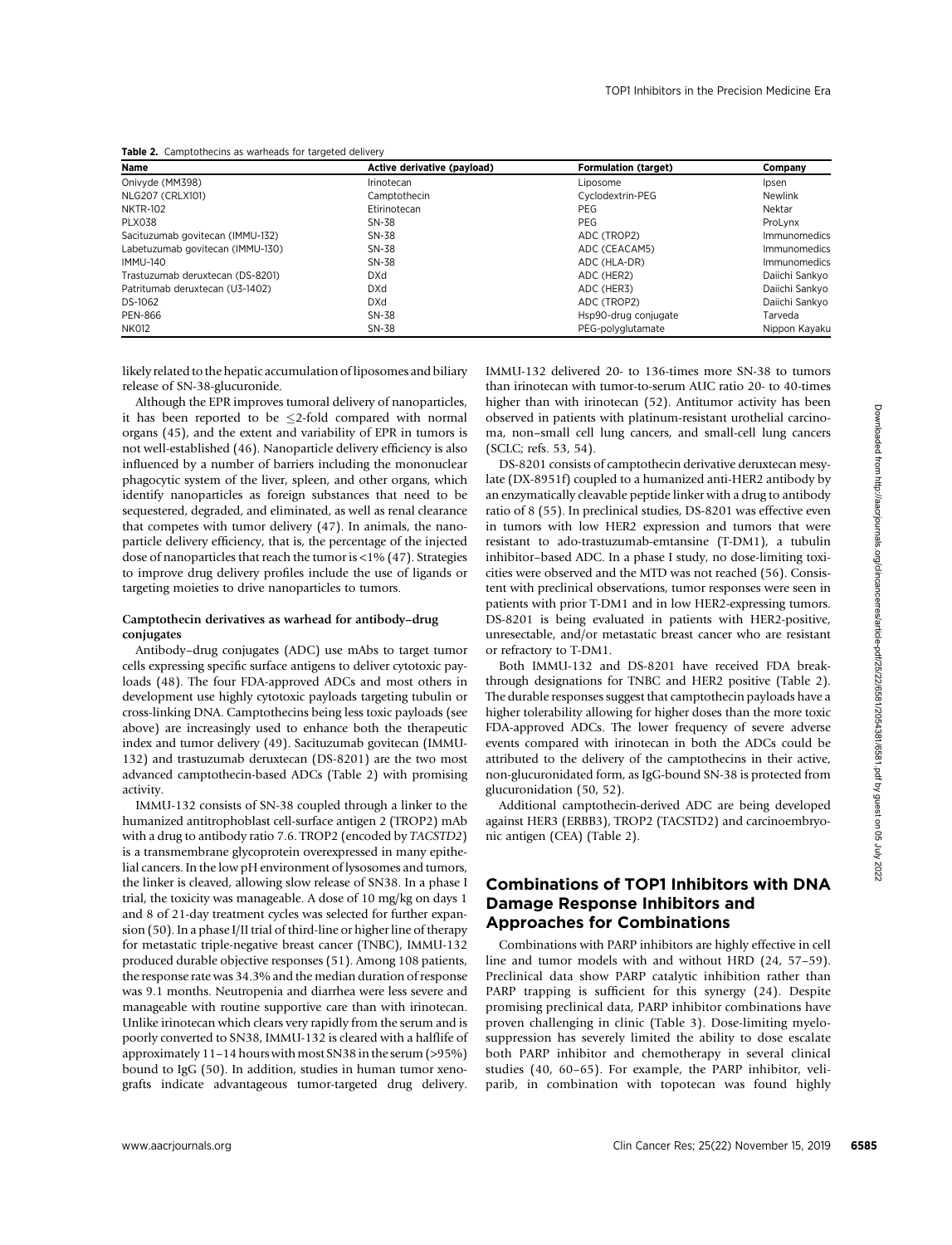| <b>Combination</b> |           | <b>MTD</b>                                                                                    | TOP1i % of MTD | <b>PARPI % of MTD</b> | <b>DLT</b>                          | <b>References</b> |
|--------------------|-----------|-----------------------------------------------------------------------------------------------|----------------|-----------------------|-------------------------------------|-------------------|
| Irinotecan         | Olaparib  | Irinotecan 200 mg/m <sup>2</sup> ; g3w<br>olaparib 50 mg gd d1-21                             | 57%            | 6%                    | Diarrhea, myelosuppression          | 63                |
|                    |           | Irinotecan 125 mg/m <sup>2</sup> g <sub>2w</sub><br>olaparib 50 mg bid d1-5                   | $\approx 69\%$ | $\approx$ 12%         | Anorexia/fatique                    |                   |
| Irinotecan         | Veliparib | Irinotecan 100 mg/m <sup>2</sup> g1, 8; g3w<br>veliparib 40 bid d1-14                         | $\approx 80$   | $\approx 10\%$        | Diarrhea, fatigue, myelosuppression | 61                |
| Topotecan          | Olaparib  | Topotecan 1 mg/m <sup>2</sup> /d1-3: $a3w$<br>olaparib 100 mg bid d1-21                       | $\approx$ 40%  | 25%                   | Myelosuppression                    | 62                |
| Topotecan          | Veliparib | Topotecan 0.6 mg/m <sup>2</sup> /d1-5; g3w<br>veliparib 10 bid d1-5                           | 40%            | $\approx$ 3%          | Myelosuppression                    | 40                |
| Topotecan          | Veliparib | Topotecan 3 mg/m <sup>2</sup> d2, 9, 16; q4w<br>veliparib 300 mg bid d1-3, 8-10.<br>$15 - 17$ | $\approx 75\%$ | $\approx$ 75%         | Myelosuppression                    | 60                |

Table 3. Dose levels of TOP1 and PARP inhibitors achieved in combination in clinical trials

Abbreviations: DLT, Dose-limiting toxicity; PARPi, PARP inhibitors; TOP1i, TOP1 inhibitors.

myelosuppressive, requiring dose reductions for both agents (40) with the MTD of veliparib and topotecan only 3% and 40% of the respective single-agent MTDs.

With the growing availability of potent and specific DNA damage response (DDR) inhibitors (such as ATM, ATR, WEE1, DNA-PK, and others), pharmacologic inhibition of DDR in patients is an area of intense study. Strategies to enhance antitumor efficacy with DDR inhibitor–TOP1 inhibitor combinations while mitigating the unacceptable normal tissue toxicities are imperative. One approach involves an innovative "gapped-schedule" that incorporates tumor-targeted DNA-damaging chemotherapy delivery and dose scheduling of DDR inhibitors, that is, sequential intermittent dosing as opposed to continuous dosing. In this approach (Fig. 2), the tumor-targeted TOP1 inhibitor is administered first, followed after a 2–3-day gap by the DDR inhibitor. The gapped-schedule ensures that when the DDR inhibitor is introduced, the tumor remains loaded while normal tissue including bone marrow is cleared of the TOP1 inhibitor (Fig. 2). Supporting this concept is preclinical data showing differential effects on DNA damage in tumor versus the bone marrow using targeted DNA-damaging chemotherapy and two ongoing trials to test this concept in clinic (ClinicalTrials.gov Identifier: NCT02769962 and NCT02631733).

## Combinations with Immunotherapy

Both innate and adaptive immune responses induced by TOP1 inhibitors are emerging as potential mechanisms to increase the antitumor efficacy of immunotherapies. TOP1 inhibitors augment antigen production in melanoma cells (66) and upregulate the expression of MHC class I and IFN $\beta$  in breast cancer cells (67). Overexpression of these antigens enhances recognition of tumor cells by T cells and T cell–mediated cytotoxicity (67, 68). Accordingly, greater tumor control was achieved with MM-398 in combination with anti-PD1/-L1 antibodies in immunocompetent mouse melanoma models (68). In a syngeneic TNBC model, topotecan was shown to activate the stimulator of interferon genes (STING)-controlled innate immune pathway and  $CD8<sup>+</sup>$ T-cell activation. Notably, the antitumor effects were decreased in mice lacking STING (69).

Tumor-targeted delivery of TOP1 inhibitors may represent an opportunity to capitalize the favorable immunomodulatory effects of TOP1 inhibitors, increased genomic DNA damage, antigen presentation, and inflammatory responses, with less toxicity. A recent study showed that DS-8201 is particularly effective in eliciting antitumor immunity in immunocompetent mouse models with human HER2–expressing cancer cells (70).



#### Figure 2.

Rationale for gap-scheduling combination therapies with tumor-targeted TOP1 inhibitors (TTTi) and DNA damage response inhibitors (DDRi; such as PARPi, ATRi or ATMi etc). The TTTi given on day 1 of each cycle initially produces TOP1cc both in normal and tumor tissues (brown area). After a 2–3 day gap, the TTTi is selectively retained in tumor tissues (green area). Treatment with the DDRi is then initiated (red arrows) while TOP1cc are present in the tumor tissues but not in normal tissues. The DDRi is stopped 1–2 days before the next cycle. Such "gap-schedule" avoids overlapping toxicity for normal tissues.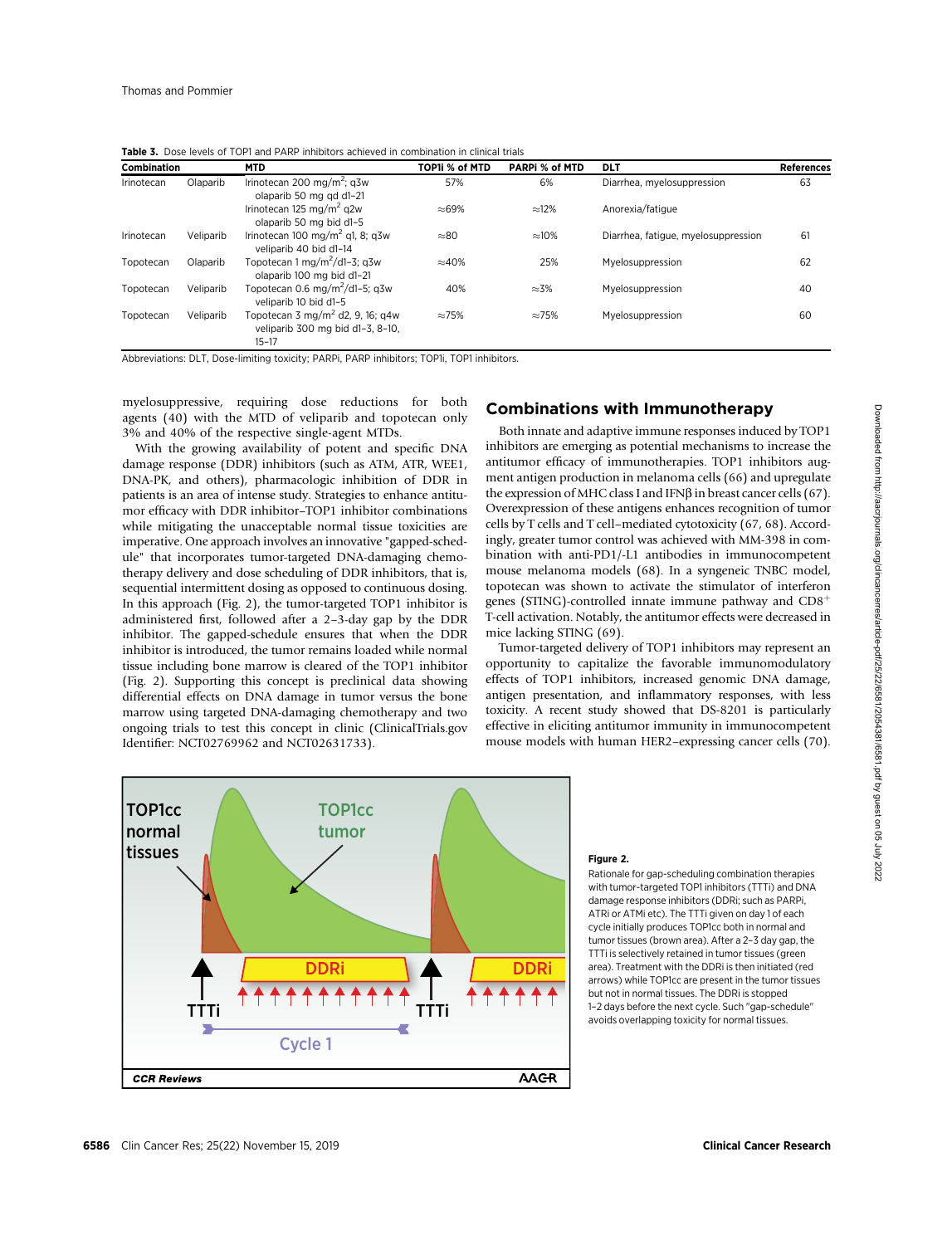This effect was primarily dependent on the payload, in this case a camptothecin derivative, delivered into HER2-expressing tumors by the ADC. The antitumor effect was accompanied by increased expression of MHC class I in tumor cells, increased expression of dendritic cell activation markers, and increase of tumor infiltrating  $CD8<sup>+</sup>$  T cells (70).

## Conclusions and Future Directions

TOP1 inhibitors are targeted therapies. Like PARP inhibitors, they are synthetic lethal with HRD. Understanding and overcoming the limitations of camptothecins has led to the development of the indenoisoquinolines. Precision therapeutics with TOP1 inhibitors may be achieved by converging approaches: (i) implementing molecular determinants of tumor response, including expression of TOP1 and TDP1, BRCAness and HR, as well as SLFN11; (ii) targeted delivery with tumor-specific antibodies; (iii)

#### References

- 1. Pommier Y, Sun Y, Huang SN, Nitiss JL. Roles of eukaryotic topoisomerases in transcription, replication and genomic stability. Nat Rev Mol Cell Biol 2016;17:703–21.
- 2. Staker BL, Hjerrild K, Feese MD, Behnke CA, Burgin AB Jr, Stewart L. The mechanism of topoisomerase I poisoning by a camptothecin analog. Proc Natl Acad Sci U S A 2002;99:15387–92.
- 3. Pommier Y, Kiselev E, Marchand C. Interfacial inhibitors. Bioorg Med Chem Lett 2015;25:3961–5.
- 4. Pommier Y, Cushman M. The indenoisoquinoline noncamptothecin topoisomerase I inhibitors: update and perspectives. Mol Cancer Ther 2009;8:1008–14.
- 5. Ioanoviciu A, Antony S, Pommier Y, Staker BL, Stewart L, Cushman M. Synthesis and mechanism of action studies of a series of norindenoisoquinoline topoisomerase I poisons reveal an inhibitor with a flipped orientation in the ternary DNA-enzyme-inhibitor complex as determined by X-ray crystallographic analysis. J Med Chem 2005;48: 4803–14. **References contribution** in the state of the control or the state of the state of the state of the state of the state of the state of the state of the state of the state of the state of the state of the state of the stat
- 6. Eng WK, Faucette L, Johnson RK, Sternglanz R. Evidence that DNA topoisomerase I is necessary for the cytotoxic effects of camptothecin. Mol Pharmacol 1988;34:755–60.
- 7. Nitiss J, Wang JC. DNA topoisomerase-targeting antitumor drugs can be studied in yeast. Proc Natl Acad Sci U S A 1988;85:7501–5.
- 8. Pommier Y, Pourquier P, Urasaki Y, Wu J, Laco G. Topoisomerase I inhibitors: selectivity and cellular resistance. Drug Resist Updat 1999;2: 307–18.
- 9. Goldwasser F, Bae IS, Torres K, Pommier Y. Topoisomerase I-related parameters and camptothecin activity in the colon cell lines from the National Cancer Institute anticancer screen. Cancer Res 1995;55:2116–21.
- 10. Farmer H, McCabe N, Lord CJ, Tutt AN, Johnson DA, Richardson TB, et al. Targeting the DNA repair defect in BRCA mutant cells as a therapeutic strategy. Nature 2005;434:917–21.
- 11. Bryant HE, Schultz N, Thomas HD, Parker KM, Flower D, Lopez E, et al. Specific killing of BRCA2-deficient tumours with inhibitors of poly(ADPribose) polymerase. Nature 2005;434:913–7.
- 12. Desai SD, Liu LF, Vazquez-Abad D, D'Arpa P. Ubiquitin-dependent destruction of topoisomerase I is stimulated by the antitumor drug camptothecin. J Biol Chem 1997;272:24159–64.
- 13. Desai SD, Zhang H, Rodriguez-Bauman A, Yang JM, Wu X, Gounder MK, et al. Transcription-dependent degradation of topoisomerase I-DNA covalent complexes. Mol Cell Biol 2003;23:2341–50.
- 14. Mao Y, Sun M, Desai SD, Liu LF. SUMO-1 conjugation to topoisomerase I: A possible repair response to topoisomerase-mediated DNA damage. Proc Natl Acad Sci U S A 2000;97:4046–51.
- 15. Takashima H, Boerkoel CF, John J, Saifi GM, Salih MA, Armstrong D, et al. Mutation of TDP1, encoding a topoisomerase I-dependent DNA damage repair enzyme, in spinocerebellar ataxia with axonal neuropathy. Nat Genet 2002;32:267–72.

improving the warhead such as in the case of the indenoisoquinolines; and (iv) rational and tolerable combination therapies based on mechanistic molecular preclinical models and novel drug delivery schedules.

#### Disclosure of Potential Conflicts of Interest

Y. Pommier is an inventor of NIH patents LMP400, LMP744, and LMP776. A. Thomas and Y. Pommier report grants from AstraZeneca, Tarveda, Newlink, and Gibson to the National Cancer Institute (CRADA) for conduct of basic and clinical research studies. No other potential conflicts of interest were disclosed.

### Acknowledgments

The work of both the authors is supported by the NCI Intramural Program, Center for Cancer Research (Z01 BC006 150 and ZIA BC 011793).

Received April 2, 2019; revised May 6, 2019; accepted June 17, 2019; published first June 21, 2019.

- 16. Sacho EJ, Maizels N. DNA repair factor MRE11/RAD50 cleaves 3'-phosphotyrosyl bonds and resects DNA to repair damage caused by topoisomerase 1 poisons. J Biol Chem 2011;286:44945–51.
- 17. Zhang YW, Regairaz M, Seiler JA, Agama KK, Doroshow JH, Pommier Y. Poly(ADP-ribose) polymerase and XPF-ERCC1 participate in distinct pathways for the repair of topoisomerase I-induced DNA damage in mammalian cells. Nucleic Acids Res 2011;39:3607–20.
- 18. Das BB, Huang SY, Murai J, Rehman I, Ame JC, Sengupta S, et al. PARP1- TDP1 coupling for the repair of topoisomerase I-induced DNA damage. Nucleic Acids Res 2014;42:4435–49.
- 19. Das SK, Rehman I, Ghosh A, Sengupta S, Majumdar P, Jana B, et al. Poly (ADP-ribose) polymers regulate DNA topoisomerase I (Top1) nuclear dynamics and camptothecin sensitivity in living cells. Nucleic Acids Res 2016;44:8363–75.
- 20. Malanga M, Althaus FR. Poly(ADP-ribose) reactivates stalled DNA topoisomerase I and Induces DNA strand break resealing. J Biol Chem 2004; 279:5244–8.
- 21. Ray Chaudhuri A, Hashimoto Y, Herrador R, Neelsen KJ, Fachinetti D, Bermejo R, et al. Topoisomerase I poisoning results in PARPmediated replication fork reversal. Nat Struct Mol Biol 2012;19: 417–23.
- 22. Josse R, Martin SE, Guha R, Ormanoglu P, Pfister TD, Reaper PM, et al. The ATR inhibitors VE-821 and VX-970 sensitize cancer cells to topoisomerase I inhibitors by disabling DNA replication initiation and fork elongation responses. Cancer Res 2014;74:6968–79.
- 23. Aris SM, Pommier Y. Potentiation of the novel topoisomerase I inhibitor indenoisoquinoline LMP-400 by the cell checkpoint and Chk1-Chk2 inhibitor AZD7762. Cancer Research 2012;72:979–89.
- 24. Murai J, Zhang Y, Morris J, Ji J, Takeda S, Doroshow JH, et al. Rationale for poly(ADP-ribose) polymerase (PARP) inhibitors in combination therapy with camptothecins or temozolomide based on PARP trapping versus catalytic inhibition. J Pharmacol Exp Ther 2014;349:408–16.
- 25. Zoppoli G, Regairaz M, Leo E, Reinhold WC, Varma S, Ballestrero A, et al. Putative DNA/RNA helicase Schlafen-11 (SLFN11) sensitizes cancer cells to DNA-damaging agents. Proc Natl Acad Sci U S A 2012;109:15030–5.
- 26. Rajapakse VN, Luna A, Yamade M, Loman L, Varma S, Sunshine M, et al. CellMinerCDB for integrative cross-database genomics and pharmacogenomics analyses of cancer cell lines. Science 2018;10:247–64.
- 27. Murai J, Feng Y, Yu GK, Ru Y, Tang SW, Shen Y, et al. Resistance to PARP inhibitors by SLFN11 inactivation can be overcome by ATR inhibition. Oncotarget 2016;7:76534–50.
- 28. Murai J, Tang S-W, Leo E, Baechler SA, Redon CE, Zhang H, et al. SLFN11 blocks stressed replication forks independently of ATR. Mol Cell 2018;69: 371–84.
- 29. Mu Y, Lou J, Srivastava M, Zhao B, Feng XH, Liu T, et al. SLFN11 inhibits checkpoint maintenance and homologous recombination repair. EMBO Rep 2016;17:94–109.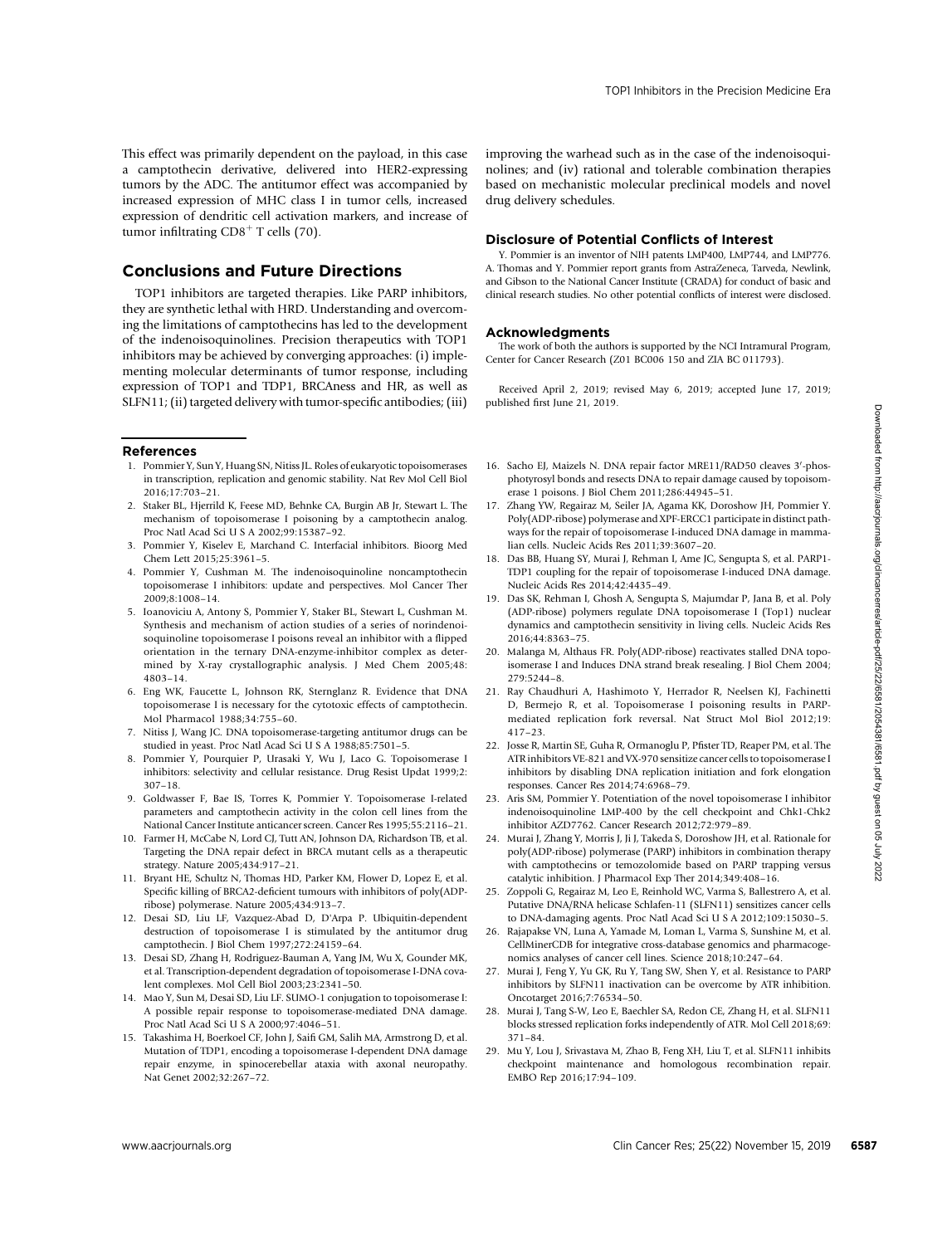- 30. Muggia FM, Creaven PJ, Hansen HH, Cohen MH, Selawry OS. Phase I clinical trial of weekly and daily treatment with camptothecin (NSC-100880): correlation with preclinical studies. Cancer Chemother Rep 1972;56:515–21.
- 31. Hsiang YH, Hertzberg R, Hecht S, Liu LF. Camptothecin induces proteinlinked DNA breaks via mammalian DNA topoisomerase I. J Biol Chem 1985;260:14873–8.
- 32. Mathijssen RH, van Alphen RJ, Verweij J, Loos WJ, Nooter K, Stoter G, et al. Clinical pharmacokinetics and metabolism of irinotecan (CPT-11). Clin Cancer Res 2001;7:2182–94.
- 33. Irinotecan package insert. [https://www.accessdata.fda.gov/drugsatfda\\_](https://www.accessdata.fda.gov/drugsatfda_docs/label/2014/020571s048lbl.pdf) [docs/label/2014/020571s048lbl.pdf.](https://www.accessdata.fda.gov/drugsatfda_docs/label/2014/020571s048lbl.pdf)
- 34. Xu Y, Villalona-Calero MA. Irinotecan: mechanisms of tumor resistance and novel strategies for modulating its activity. Ann Oncol 2002;13: 1841–51.
- 35. Innocenti F, Undevia SD, Iyer L, Chen PX, Das S, Kocherginsky M, et al. Genetic variants in the UDP-glucuronosyltransferase 1A1 gene predict the risk of severe neutropenia of irinotecan. J Clin Oncol 2004;22:1382–8.
- 36. Kollmannsberger C, Mross K, Jakob A, Kanz L, Bokemeyer C. Topotecan a novel topoisomerase I inhibitor: pharmacology and clinical experience. Oncology 1999;56:1–12.
- 37. Covey JM, Jaxel C, Kohn KW, Pommier Y. Protein-linked DNA strand breaks induced in mammalian cells by camptothecin, an inhibitor of topoisomerase I. Cancer Res 1989;49:5016–22.
- 38. Brangi M, Litman T, Ciotti M, Nishiyama K, Kohlhagen G, Takimoto C, et al. Camptothecin resistance: role of the ATP-binding cassette (ABC), mitoxantrone-resistance half-transporter (MXR), and potential for glucuronidation in MXR-expressing cells. Cancer Res 1999;59:5938–46.
- 39. Erlichman C, Boerner SA, Hallgren CG, Spieker R, Wang X-Y, James CD, et al. The HER tyrosine kinase inhibitor CI1033 enhances cytotoxicity of 7-Ethyl-10-hydroxycamptothecin and topotecan by inhibiting breast cancer resistance protein-mediated drug efflux. Cancer Res 2001;61: 739–48.
- 40. Kummar S, Chen A, Ji JP, Zhang YP, Reid JM, Ames M, et al. Phase I study of PARP inhibitor ABT-888 in combination with topotecan in adults with refractory solid tumors and lymphomas. Cancer Res 2011; 71:5626–34.
- 41. Burton JH, Mazcko CN, LeBlanc AK, Covey JM, Ji JJ, Kinders RJ, et al. NCI comparative oncology program testing of non-camptothecin indenoisoquinoline topoisomerase I inhibitors in naturally occurring canine lymphoma. Clin Cancer Res 2018;24:5830–40.
- 42. Kalra AV, Kim J, Klinz SG, Paz N, Cain J, Drummond DC, et al. Preclinical activity of nanoliposomal irinotecan is governed by tumor deposition and intratumor prodrug conversion. Cancer Res 2014;74:7003–13.
- 43. Drummond DC, Noble CO, Guo ZX, Hong K, Park JW, Kirpotin DB. Development of a highly active nanoliposomal irinotecan using a novel intraliposomal stabilization strategy. Cancer Res 2006;66:3271–7.
- 44. Wang-Gillam A, Li CP, Bodoky G, Dean A, Shan YS, Jameson G, et al. Nanoliposomal irinotecan with fluorouracil and folinic acid in metastatic pancreatic cancer after previous gemcitabine-based therapy (NAPOLI-1): a global, randomised, open-label, phase 3 trial. Lancet 2016;387:545–57.
- 45. Nakamura Y, Mochida A, Choyke PL, Kobayashi H. Nanodrug delivery: is the enhanced permeability and retention effect sufficient for curing cancer? Bioconjugate Chem 2016;27:2225–38.
- 46. Petersen GH, Alzghari SK, Chee W, Sankari SS, La-Beck NM. Meta-analysis of clinical and preclinical studies comparing the anticancer efficacy of liposomal versus conventional non-liposomal doxorubicin. J Control Release 2016;232:255–64.
- 47. Wilhelm S, Tavares AJ, Dai Q, Ohta S, Audet J, Dvorak HF, et al. Analysis of nanoparticle delivery to tumours. Nat Rev Mater 2016;1:1–12.
- 48. Thomas A, Teicher BA, Hassan RT. Antibody-drug conjugates for cancer therapy. Lancet Oncol 2016;17:E254–E62.
- 49. Nakada T, Sugihara K, Jikoh T, Abe Y, Agatsuma T. The latest research and development into the antibody-drug conjugate, [fam-] trastuzumab deruxtecan (DS-8201a), for HER2 cancer therapy. Chem Pharm Bull 2019;67: 173–85.
- 50. Ocean AJ, Starodub AN, Bardia A, Vahdat LT, Isakoff SJ, Guarino M, et al. Sacituzumab govitecan (IMMU-132), an anti-Trop-2-SN-38 antibodydrug conjugate for the treatment of diverse epithelial cancers: safety and pharmacokinetics. Cancer 2017;123:3843–54.
- 51. Bardia A, Mayer IA, Vahdat LT, Tolaney SM, Isakoff SJ, Diamond JR, et al. Sacituzumab govitecan-hziy in refractory metastatic triple-negative breast cancer. N Engl J Med 2019;380:741–51.
- 52. Sharkey RM, McBride WJ, Cardillo TM, Govindan SV, Wang Y, Rossi EA, et al. Enhanced delivery of SN-38 to human tumor xenografts with an antitrop-2-SN-38 antibody conjugate (sacituzumab govitecan). Clin Cancer Res 2015;21:5131–8.
- 53. Bardia A, Mayer IA, Diamond JR, Moroose RL, Isakoff SJ, Starodub AN, et al. Efficacy and safety of anti-trop-2 antibody drug conjugate sacituzumab govitecan (IMMU-132) in heavily pretreated patients with metastatic triple-negative breast cancer. J Clin Oncol 2017;35:2141–8.
- 54. Gray JE, Heist RS, Starodub AN, Camidge DR, Kio EA, Masters GA, et al. Therapy of small-cell lung cancer (SCLC) with a topoisomerase-Iinhibiting antibody-drug conjugate (ADC) targeting trop-2, sacituzumab govitecan. Clin Cancer Res 2017;23:5711–9.
- 55. Ogitani Y, Aida T, Hagihara K, Yamaguchi J, Ishii C, Harada N, et al. DS-8201a, a novel HER2-targeting ADC with a novel DNA topoisomerase I inhibitor, demonstrates a promising antitumor efficacy with differentiation from T-DM1. Clin Cancer Res 2016;22:5097–108.
- 56. Doi T, Iwata H, Tsurutani J, Takahashi S, Park H, Redfern CH, et al. Single agent activity of DS-8201a, a HER2-targeting antibody-drug conjugate, in heavily pretreated HER2 expressing solid tumors. J Clin Oncol 2017;35: 108.
- 57. Ihnen M, zu Eulenburg C, Kolarova T, Qi JW, Manivong K, Chalukya M, et al. Therapeutic potential of the poly(ADP-ribose) polymerase inhibitor rucaparib for the treatment of sporadic human ovarian cancer. Mol Cancer Ther 2013;12:1002–15.
- 58. Shen Y, Rehman FL, Feng Y, Boshuizen J, Bajrami I, Elliott R, et al. BMN 673, a novel and highly potent PARP1/2 inhibitor for the treatment of human cancers with DNA repair deficiency. Clin Cancer Res 2013;19: 5003–15.
- 59. Patel AG, Flatten KS, Schneider PA, Dai NT, McDonald JS, Poirier GG, et al. Enhanced killing of cancer cells by Poly(ADP-ribose) polymerase inhibitors and topoisomerase I inhibitors reflects poisoning of both enzymes. J Biol Chem 2012;287:4198–210.
- 60. Hendrickson AEW, Menefee ME, Hartmann LC, Long HJ, Northfelt DW, Reid JM, et al. A phase I clinical trial of the poly(ADP-ribose) polymerase inhibitor veliparib and weekly topotecan in patients with solid tumors. Clin Cancer Res 2018;24:744–52.
- 61. LoRusso PM, Li J, Burger A, Heilbrun LK, Sausville EA, Boerner SA, et al. Phase I safety, pharmacokinetic, and pharmacodynamic study of the poly (ADP-ribose) polymerase (PARP) Inhibitor Veliparib (ABT-888) in combination with irinotecan in patients with advanced solid tumors. Clin Cancer Res 2016;22:3227–37.
- 62. Samol J, Ranson M, Scott E, Macpherson E, Carmichael J, Thomas A, et al. Safety and tolerability of the poly(ADP-ribose) polymerase (PARP) inhibitor, olaparib (AZD2281) in combination with topotecan for the treatment of patients with advanced solid tumors: a phase I study. Invest New Drug 2012;30:1493–500.
- 63. Chen EX, Jonker DJ, Siu LL, McKeever K, Keller D, Wells J, et al. A Phase I study of olaparib and irinotecan in patients with colorectal cancer: Canadian Cancer Trials Group IND 187. Invest New Drug 2016;34:  $450 - 7$ .
- 64. Rajan A, Carter CA, Kelly RJ, Gutierrez M, Kummar S, Szabo E, et al. A phase I combination study of olaparib with cisplatin and gemcitabine in adults with solid tumors. Clin Cancer Res 2012;18:2344–51.
- 65. Dhawan MS, Bartelink IH, Aggarwal RR, Leng J, Zhang JZ, Pawlowska N, et al. Differential toxicity in patients with and without DNA repair mutations: phase I study of carboplatin and talazoparib in advanced solid tumors. Clin Cancer Res 2017;23:6400–10.
- 66. Haggerty TJ, Dunn IS, Rose LB, Newton EE, Martin S, Riley JL, et al. Topoisomerase inhibitors modulate expression of melanocytic antigens and enhance T cell recognition of tumor cells. Cancer Immunol Immunother 2011;60:133–44.
- 67. Wan S, Pestka S, Jubin RG, Lyu YL, Tsai YC, Liu LF. Chemotherapeutics and radiation stimulate MHC class I expression through elevated interferonbeta signaling in breast cancer cells. PLoS One 2012;7:e32542.
- 68. McKenzie JA, Mbofung RM, Malu S, Zhang M, Ashkin E, Devi S, et al. The effect of topoisomerase I inhibitors on the efficacy of T-cell-based cancer immunotherapy. J Natl Cancer I 2018;110:777–86.